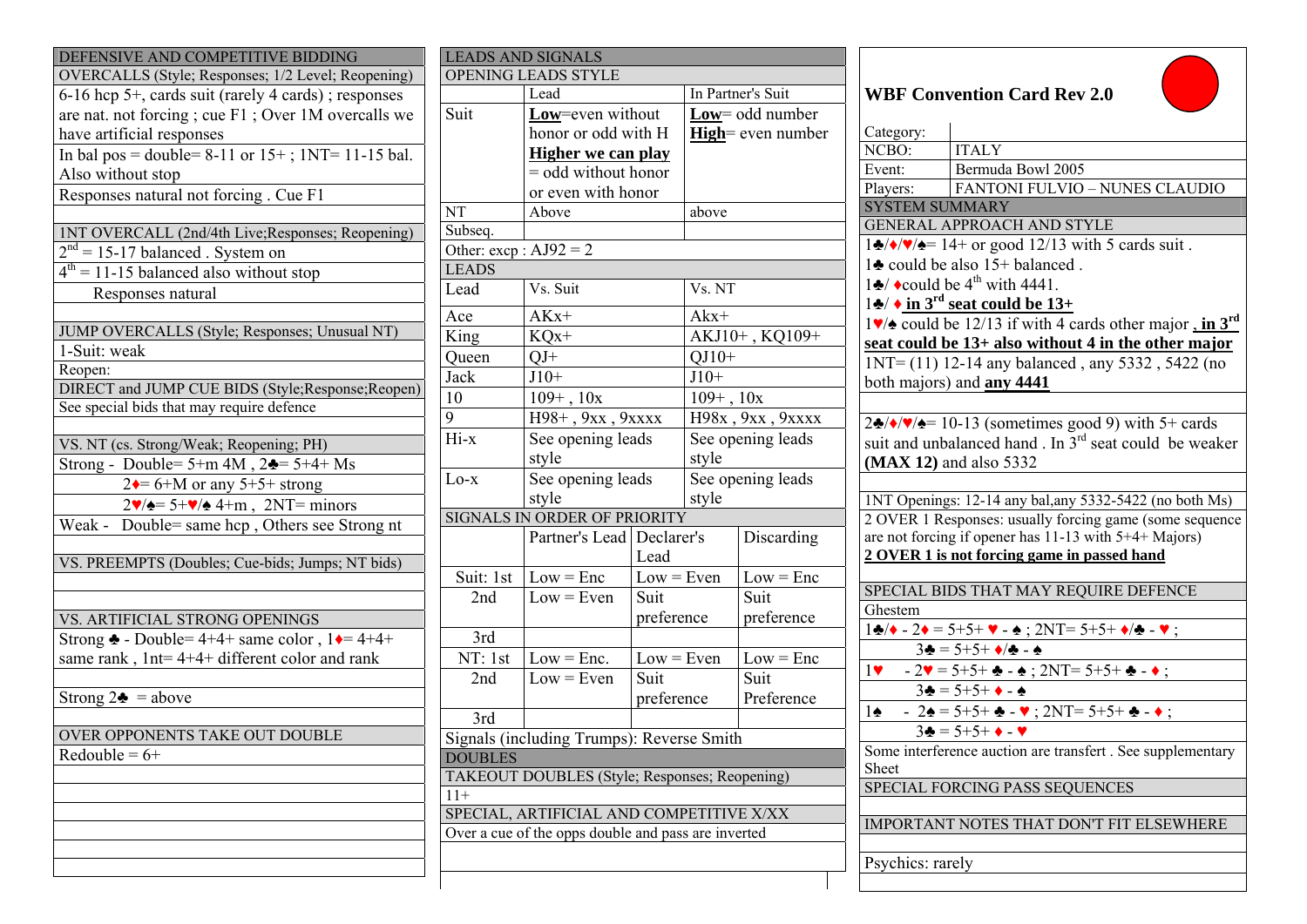|                              | OPENING BID DESCRIPTIONS |                |              |                                                                             |                                                                                                                                                                                                                                                                                                                |                                                                                                                                                                                                               |                                                                    |
|------------------------------|--------------------------|----------------|--------------|-----------------------------------------------------------------------------|----------------------------------------------------------------------------------------------------------------------------------------------------------------------------------------------------------------------------------------------------------------------------------------------------------------|---------------------------------------------------------------------------------------------------------------------------------------------------------------------------------------------------------------|--------------------------------------------------------------------|
| Openi   Artif   Min.  <br>ng |                          |                | Neg.<br>Dble | Description                                                                 | Responses                                                                                                                                                                                                                                                                                                      | <b>Subsequent Auction</b>                                                                                                                                                                                     | Passed Hand<br><b>Bidding</b>                                      |
| $1 +$                        | $\ast$                   | $\overline{2}$ | 4            | $14 + (good 12/13)$ 4+ clubs<br>or 15+ balanced                             | $1\blacklozenge/\blacktriangledown = 0-11$ 4+ $\blacktriangledown/\blacktriangle$ ;<br>$1\spadesuit = 0-11$ no 4M<br>$1NT = 10 + balanced$<br>$2\clubsuit/\blacktriangleright/\blacktriangleright/\blacktriangleright = FG$ with 5+ cards<br>$2NT = 10 + 5M332$<br>$3\cdot\sqrt{\bullet/\bullet} = 5 + 5 + FG$ | $1\clubsuit - 1\spadesuit/\blacktriangledown - 1$ NT= 15-18 no 4 cards $1\spadesuit = 13 + 4 + \clubsuit$<br>supp<br>$1 - 1NT - 2 = 15 + bal$                                                                 | or $15+bal$<br>2 over $1 =$<br>invitational                        |
| $1\bullet$                   |                          | $\overline{4}$ | 4            | $14 + (good 12/13)$ 4+<br>diamonds                                          | $1 \vee 4 = 0.94 + \vee 4$ :<br>$1NT = 0-9$ no $4M$ ,<br>$2\clubsuit = FG$ , $\clubsuit$ or bal. or $\triangle$ supp<br>$2 \div 0.65 + 4 + \sqrt{4 \div 4}$<br>$2\blacktriangledown/\blacktriangle = FG$ 5+cards;<br>2NT=FG 5M332<br>$3\frac{1}{2}$ /////// = 5+5+ FG                                          | $1\bullet - 1\blacktriangledown/\bullet - 1$ NT= 18+ also unb.<br>$1 \cdot 1NT - 2 = 14-17$ nat or 17+<br>also unb<br>$1 \cdot -1 \cdot /2 \cdot /1NT - 2NT = FG$ any                                         | $1 \leftarrow (12) 13 +$<br>2 over $1 =$<br>invitational           |
| $1$ v                        |                          | 5              | $4\bullet$   | $14 + (good 12/13)$ 5+ hearts<br>or 11-13 with $5+\vee$ and 4 $\triangle$   | $1\spadesuit = 0.94 + \spadesuit$ ;<br>$1NT = 0-9$ no $4M$<br>supp<br>$2\blacklozenge$ = FG 5+cards;<br>$2NT = \bullet$ supp, 5+<br>$3\clubsuit/\bullet = 5+5+FG$                                                                                                                                              | $1\blacktriangleright - 1\blacktriangle/1\text{NT} - 2\blacktriangle = 14-17$ nat or<br>$17+$ also unb<br>2. FG with clubs or bal. or $\sqrt{1}$ - 1. $\sqrt{1}$ - 1. $\sqrt{1}$ - 2NT = 18+ 5+5+<br>or $6+4$ | $1\blacktriangleright = (12) 13 +$<br>2 over $1 =$<br>invitational |
| $1\spadesuit$                |                          | 5              | $4\bullet$   | $14 + (good 12/13)$ 5+ spades<br>or 11-13 with 5+ $\bullet$ and 4 $\bullet$ | $1NT = 0-9$ no $4M$<br>$2\clubsuit$ FG with clubs or bal. or<br>supp $\triangle$<br>$2\blacklozenge/\blacktriangledown$ FG 5+cards;<br>$2NT = \triangle$ supp, 5+<br>$3\clubsuit/\bullet = 5+5+FG$                                                                                                             | $1\spadesuit$ - 1NT - 2 $\spadesuit$ = 14-17 nat or 17+<br>also unb<br>$1\spadesuit$ - 1NT – 2NT = 18+ 5+5+ or<br>$6 + 4$                                                                                     | $1\bullet = (12) 13+$<br>2 over $1 =$<br>invitational              |
| 1NT                          |                          |                |              | 12-14 any bal, 5332, 5422<br>no 54 Ms, 4441<br>6m332                        | $2\clubsuit = ask$ ;<br>$2\blacklozenge/\blacktriangledown$ transfert (2 $\blacklozenge$ doesn't<br>show necessary hearts);<br>$2\triangle N T = \text{trs}$<br>with many kinds of hand.<br>$3\mathbf{v}/\mathbf{v} = 0$ or $1\mathbf{v}/\mathbf{v}$                                                           |                                                                                                                                                                                                               |                                                                    |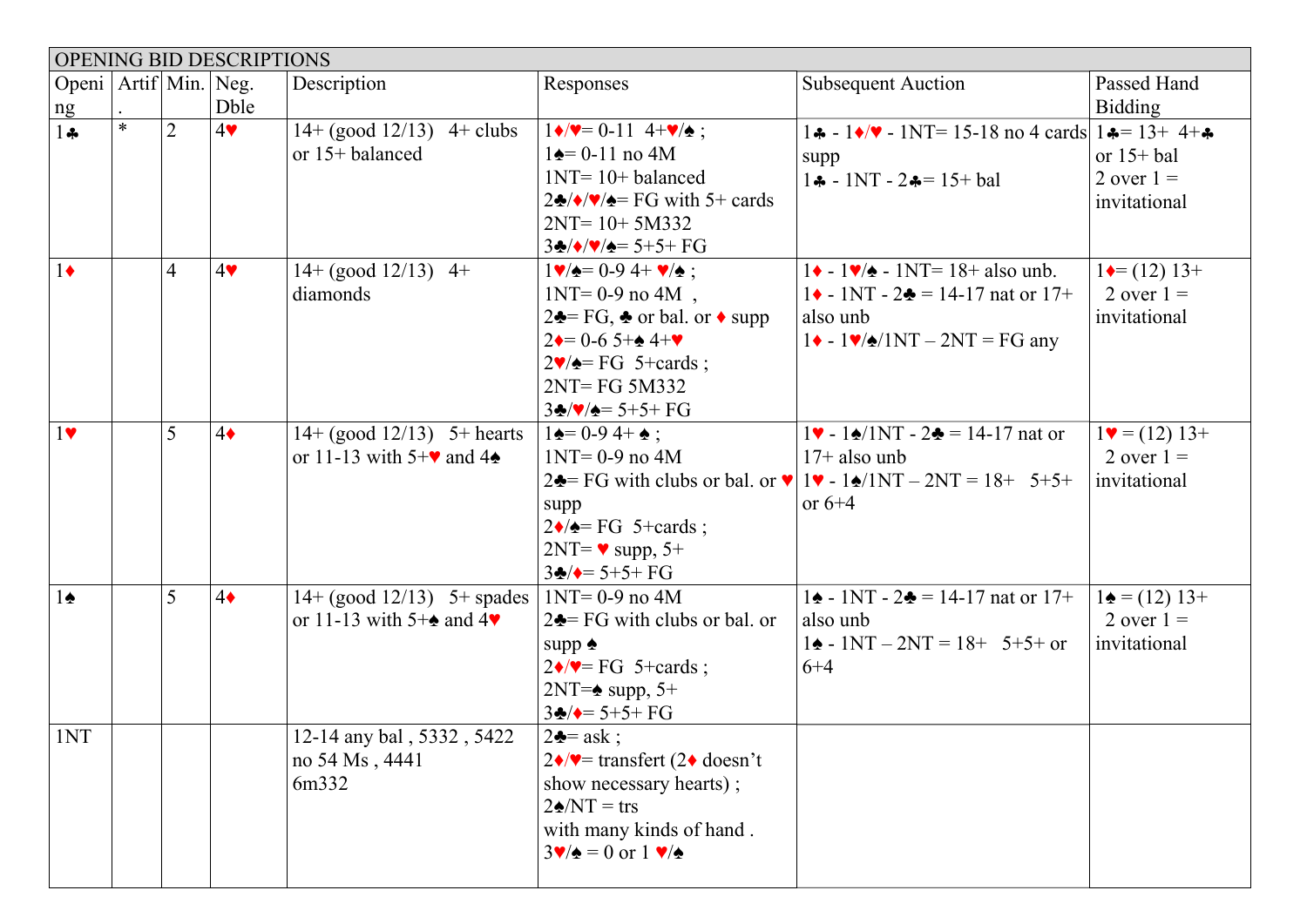| 2 <sub>2</sub>            | $\overline{4}$ | $4\bullet$ | 10-13 (good 9) $5+\bullet$               | $2 \triangle$ relais ;                                                | $2\cdot \frac{1}{2}$ - 2 $\sqrt{2}$ = 3 or 4 $\sqrt{2}$ |                                                                |
|---------------------------|----------------|------------|------------------------------------------|-----------------------------------------------------------------------|---------------------------------------------------------|----------------------------------------------------------------|
|                           |                |            | unbalanced hand; in 3 <sup>rd</sup> seat | $2\blacktriangledown/\blacktriangle$ = not forcing with 5+            |                                                         |                                                                |
|                           |                |            | could be weaker and max 12               | cards;                                                                |                                                         |                                                                |
|                           |                |            | (13)                                     | $2NT = 5 + \triangle 4 + \triangleright$ invitational;                |                                                         |                                                                |
|                           |                |            |                                          | $3\triangle$ = preemptive ;                                           |                                                         |                                                                |
|                           |                |            |                                          | $3\sqrt{\sqrt{2}}$ =7+cards inv                                       |                                                         |                                                                |
| $2\bullet$                | $\overline{4}$ | $4\bullet$ | 10-13 (good 9) $5+\bullet$               | $2\blacktriangledown$ relais Inv +                                    |                                                         | $2\blacktriangledown/\blacktriangle/3\blacktriangle =$ to play |
|                           |                |            | unbalanced hand; in $3rd$ seat           | $2\triangle =$ Invitational 4+ cards;                                 |                                                         | $2NT = invitational$                                           |
|                           |                |            | could be weaker and max 12               | $2NT =$ weak; 55 mjs GF;                                              |                                                         | $3 \leftarrow$ preemptive                                      |
|                           |                |            | (13)                                     | 5M332 GF                                                              |                                                         |                                                                |
|                           |                |            |                                          | $3\clubsuit$ = 5+ $\spadesuit$ 4+ $\spadesuit$ Invitational           |                                                         |                                                                |
|                           |                |            |                                          | $3 \rightarrow 55$ mjs Invitational                                   |                                                         |                                                                |
|                           |                |            |                                          | $3\blacktriangledown/\blacktriangle =$ invitational 6+ cards;         |                                                         |                                                                |
| $2\blacktriangledown$     | 5              | $4\bullet$ | 10-13 (good 9) $5+\mathbf{v}$            | $2\triangle$ relais;                                                  |                                                         |                                                                |
|                           |                |            | unbalanced hand; in 3 <sup>rd</sup> seat | $2NT = 5 + \triangle inv^+$ ;                                         |                                                         |                                                                |
|                           |                |            | could be weaker and max 12               | $3\clubsuit/\bullet$ = nat F1;                                        |                                                         |                                                                |
|                           |                |            | (13)                                     | $3$ v= preemp;                                                        |                                                         |                                                                |
|                           |                |            |                                          | $3\triangle = FG$ with good suit                                      |                                                         |                                                                |
| $2\spadesuit$             | 5              | $4\bullet$ | 10-13 (good 9) $5 + \triangle$           | $2NT =$ relais;                                                       |                                                         |                                                                |
|                           |                |            | unbalanced hand; in 3 <sup>rd</sup> seat | $3 - 5 + \text{cm}$ inv+;                                             |                                                         |                                                                |
|                           |                |            | could be weaker and max 12               | $3 \leftarrow$ nat F1 ;                                               |                                                         |                                                                |
|                           |                |            | (13)                                     | $3\blacktriangledown = 6 + \clubsuit F1$ ; $3\blacktriangle =$ preemp |                                                         |                                                                |
| 2NT                       |                | $4\bullet$ | 21-22 bal                                | Puppet;                                                               |                                                         |                                                                |
|                           |                |            |                                          | $3\sqrt{v} = \text{trs}$ ;                                            |                                                         |                                                                |
|                           |                |            |                                          | $3\spadesuit = 5 + \spadesuit 4 + \blacktriangledown$                 |                                                         |                                                                |
| 3.4                       | $\overline{7}$ |            | preemptive                               |                                                                       |                                                         |                                                                |
| ⁄≙                        |                |            |                                          |                                                                       |                                                         |                                                                |
| 4.4                       | $\tau$         |            | preemptive                               |                                                                       |                                                         |                                                                |
| ٰ∤                        |                |            |                                          |                                                                       |                                                         |                                                                |
| <b>HIGH LEVEL BIDDING</b> |                |            |                                          |                                                                       |                                                         |                                                                |
| Cue bid; Turbo; RKCB;     |                |            |                                          |                                                                       |                                                         |                                                                |
|                           |                |            |                                          |                                                                       |                                                         |                                                                |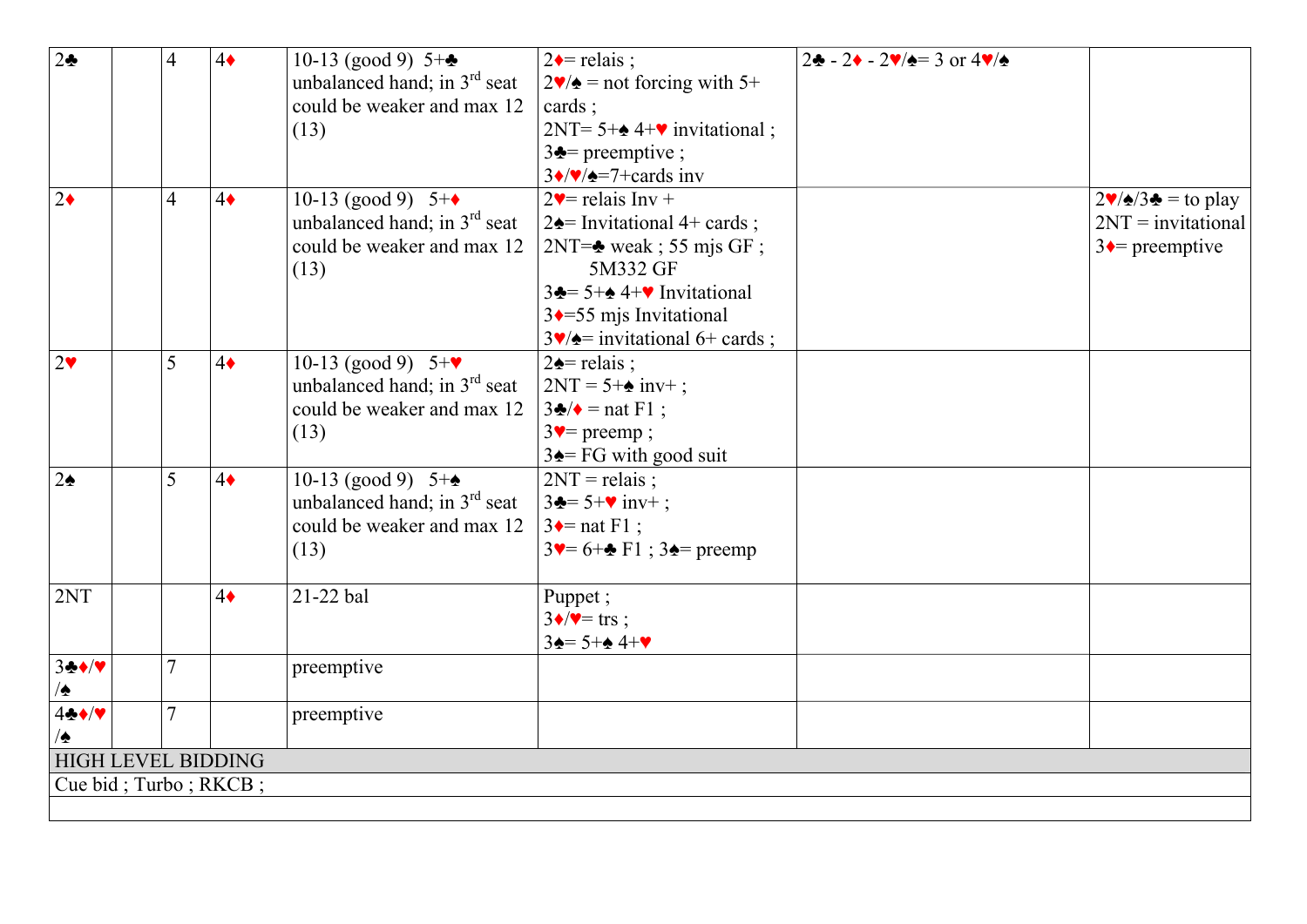#### **SUPPLEMENTARY SHEET N°1**

# **BIDS THAT MAY REQUIRE DEFENCE**

# **TWO SUITERS JUMP OVERCALLS :**

Over  $1\clubsuit$  openings:  $2\spadesuit = \blacktriangledown \spadesuit$ ,  $2NT = \spadesuit \blacktriangledown$ ,  $3\clubsuit = \spadesuit \spadesuit$ Over  $1 \cdot \text{openings: } 2 \cdot \text{= } \vee \text{.}$  2NT =  $\text{.} \vee \text{.}$  3 $\text{.}$  =  $\text{.} \triangle \text{.}$ Over  $1 \cdot \text{v}$  openings:  $2 \cdot \text{v} = 4 \cdot \text{A}$ ,  $2NT = 4 \cdot \text{A}$ ,  $34 = 4 \cdot \text{A}$ Over  $1\spadesuit$  openings:  $2\spadesuit = \clubsuit \blacktriangledown$ ,  $2NT = \clubsuit \blacklozenge$ ,  $3\clubsuit = \spadesuit \blacktriangledown$ 

Responses: 2NT or first suit different from overcaller's suits = Relais, asks strenght; others natural, new suit  $6/7$ + cards solid:

#### **SPECIAL RESPONSES :** we think opponents should be prealerted about them.

1♣- 1♦: 0-11 HCP, 4+♥; 1♥: 0-11 HCP, 4+♠; 1♠: 0-11 HCP, without majors; 3♣/3♦/3♥/3♠: two suiters, ♣X/♦♥/♥♠/♠♦;  $1 \bullet - 1 \bullet : 0 - 9, 4 + \bullet :$  $1 \triangle 0.9, 4 + \triangle;$  3♣/3♥/3♠: two suiters, ♣♥/♥♠/♠♣;  $1 \cdot 1 \cdot 0.9$  with  $4 + 4$ ; 1NT: 0-9;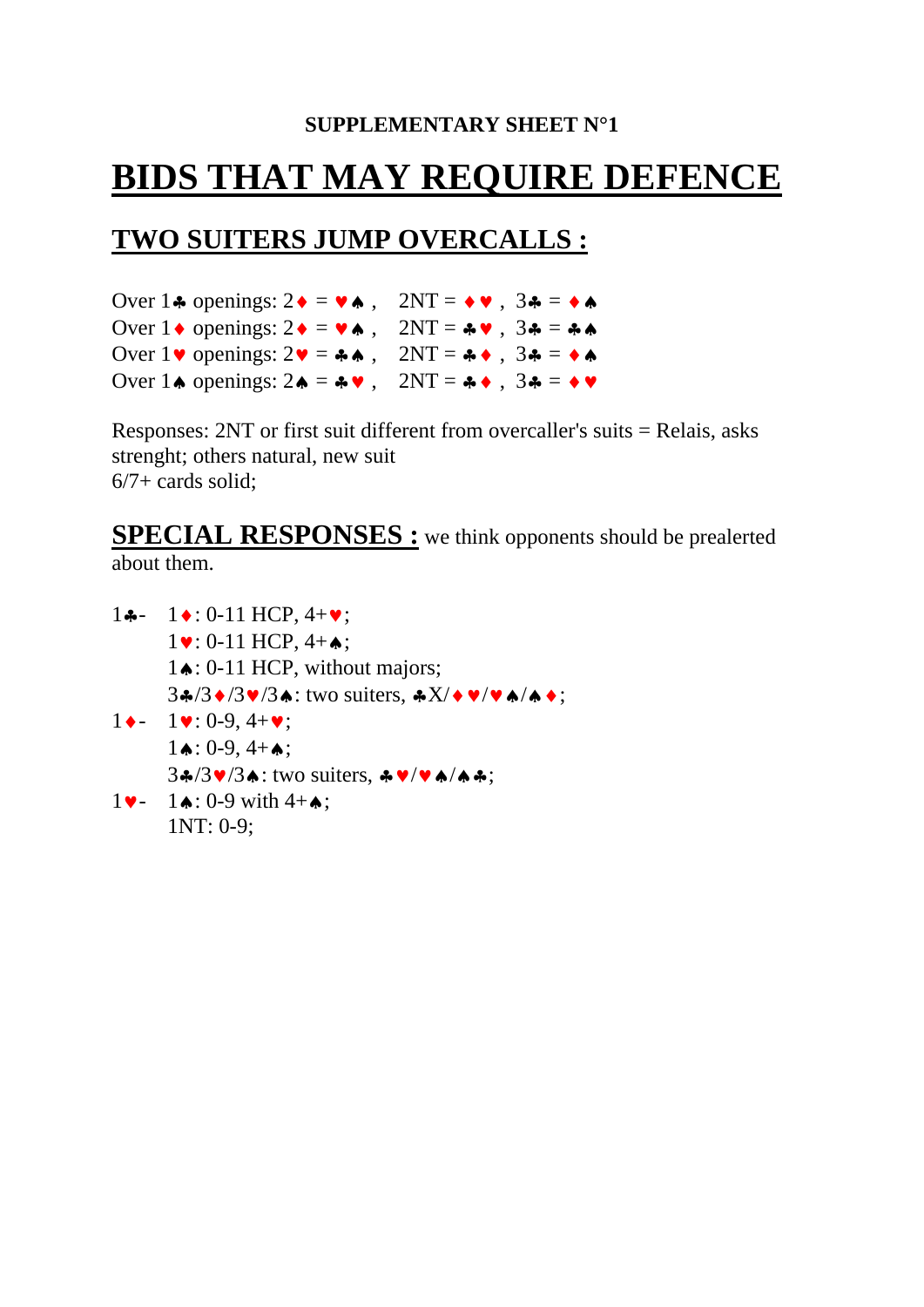#### **SPECIAL AUCTIONS:**

 $1 \rightarrow -2 \rightarrow P$   $2 \rightarrow = 5 + \rightarrow$  $2\mathbf{v} = \mathbf{\bullet}$  $2\spadesuit = 4\spadesuit$  $3\bullet$  = ask for stop  $3\spadesuit$  = 5+ $\spadesuit$  and  $\clubsuit$  support

- $1 \spadesuit$  2 $\spadesuit$  P  $2 \spadesuit$  = 5+ $\spadesuit$  $2\bullet = 4\bullet$  $2\spadesuit = \spadesuit$  $3\mathbf{v} = 5\mathbf{v} + \text{and } \clubsuit \text{ support}$  $3\spadesuit$  = ask for stop
- $1 \vee 2 \lozenge$  P  $2 \vee = 5 + \lozenge$  $2\spadesuit = 4\spadesuit$  $3\bullet$  = ask for stop  $3\spadesuit = 5 + \spadesuit$  and  $\spadesuit$  support
- 1 $\bullet$  P 2 $\bullet$  double and over  $3\bullet : 3\bullet = \bullet \bullet$  not strong ;  $3\bullet = 5 + \bullet$  strong  $2\spadesuit$  = natural  $2nt = 6 + \bullet$  $3\clubsuit = 6 + \spadesuit$  $3\bullet = 6 + \bullet$  $3\mathbf{v} = 5 + \mathbf{A} 5 + \text{minor}$  $4\bullet = 5+5+$  minors NF  $4 \bullet = 5 + 5 + \text{minors GF}$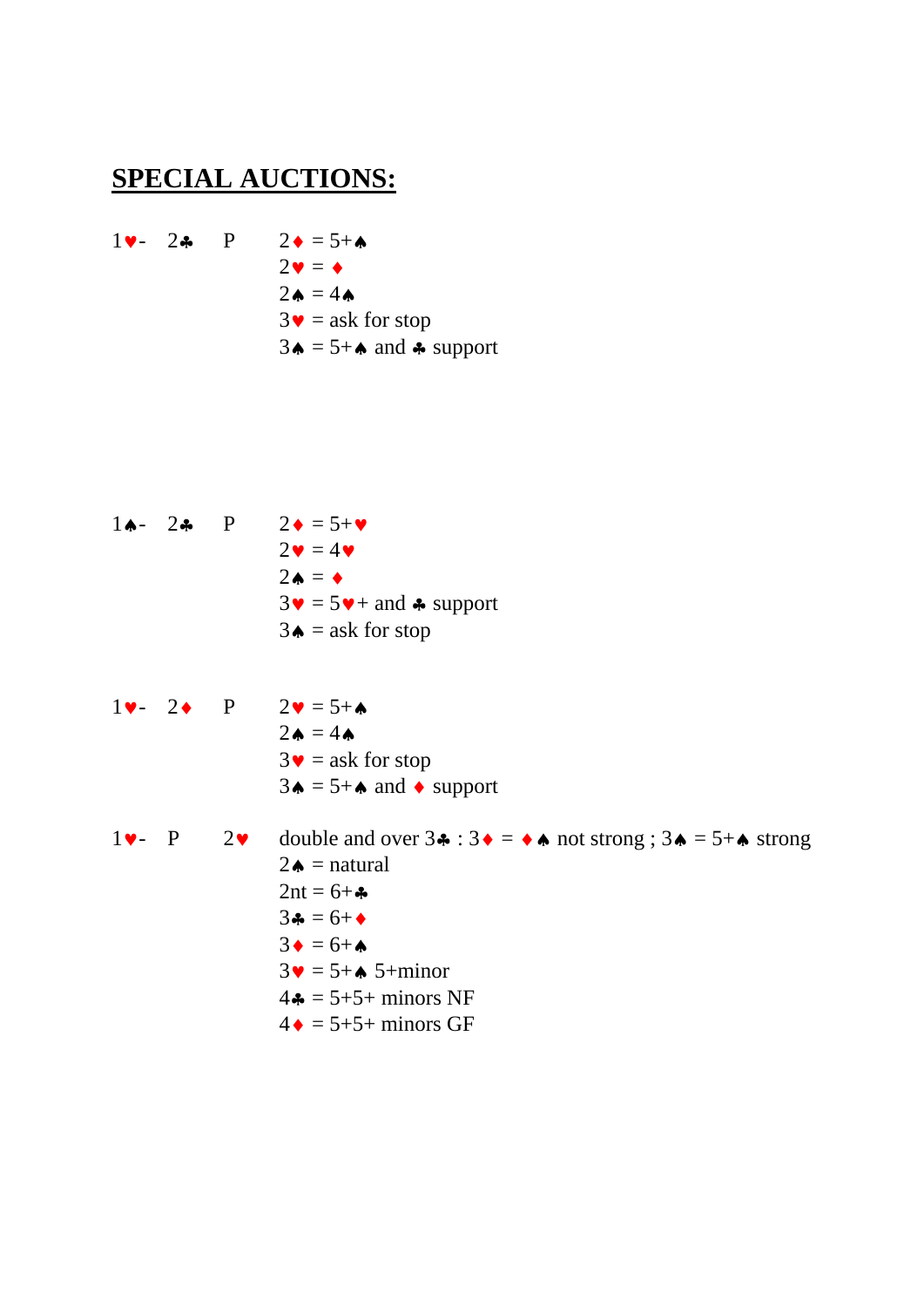1 $\uparrow \bullet$ - P 2 $\uparrow \bullet$  double and over  $3\uparrow \bullet : 3\uparrow = \uparrow \bullet$  not strong ;  $3\uparrow \bullet = 5+\uparrow \bullet$  strong  $2nt = 6 + \bullet$  $3\clubsuit = 6 + \spadesuit$  $3\bullet = 6+\bullet$  $3\bullet$  = natural  $3\bullet = 5 + \bullet 5 + \text{minor}$  $4\clubsuit$  = 5+5+ minors NF  $4 \bullet = 5 + 5 +$  minors GF

# **TAKE OUT DOUBLES**

Advancer's cue bid is not forcing to game, it promises 10+HCP; Aggressor's cue-bid is not forcing to game (i.e.:  $1 \cdot X-P-1 \cdot P-2 \cdot$  also with 16 BAL);

### **Responsive doubles**:

After a double of 1M, usually no four cards in other major (could be 5); at least 8 HCP;

# **Over Redouble**:

If redouble don't show lenght in opening suit and opener may have only 4 cards in opening suit PASS is penalty; in all the other situations PASS is neutral; jumps are preemptive;

### **In reopening position**:

 $(8-11 \text{ BAL or SEMIBAL})$  or  $(15+any)$ , successive doubler's bid = 15+ NAT;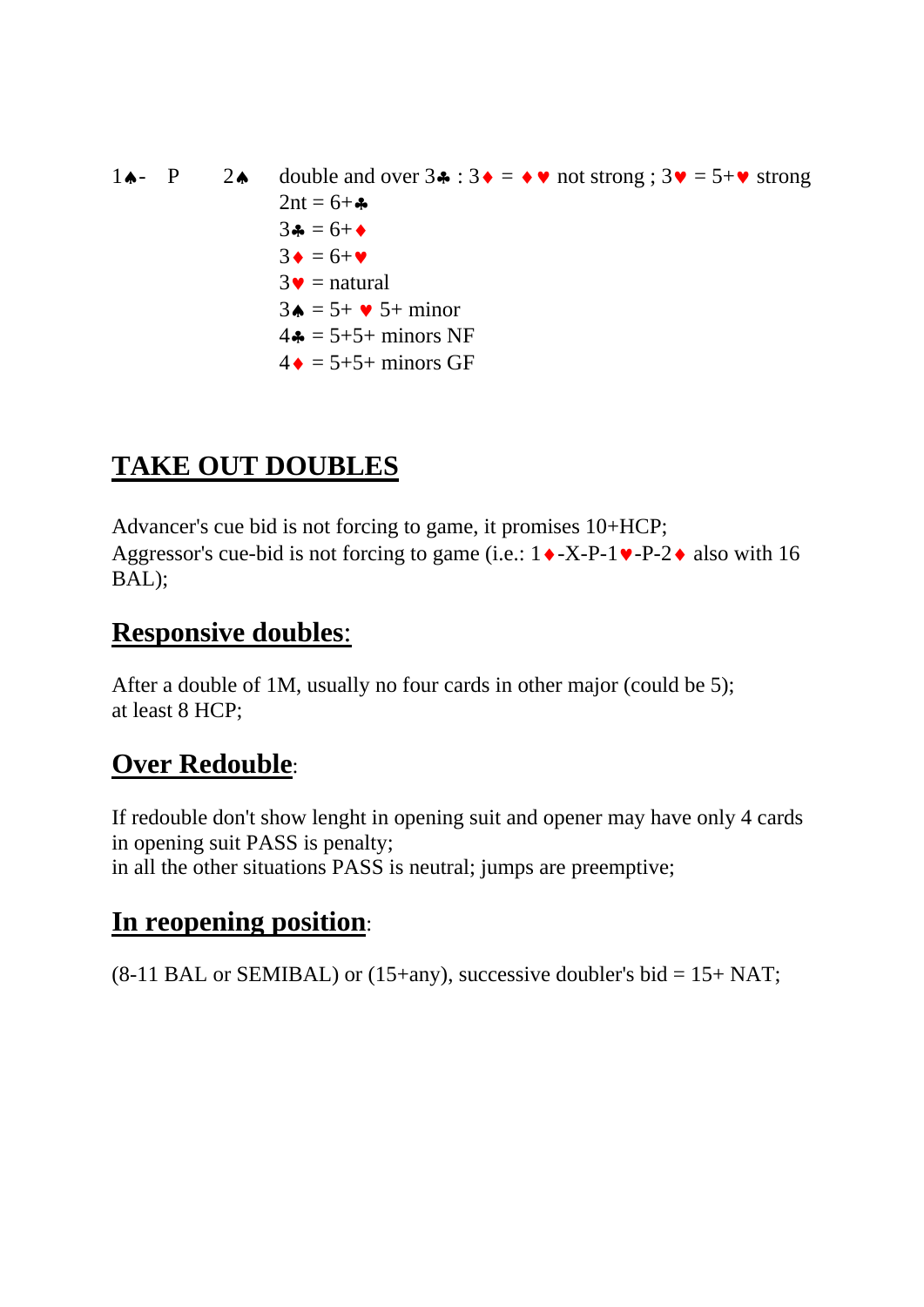# **SUPPLEMENTARY SHEET N°2**

# **SPECIAL ARTIFICIAL AND COMPETITIVE DOUBLES/REDOUBLES**

A DBL in our side suit when it's not important to engage a competitive auction discourage lead in that suit -------------------------> in the same situation PASS encourage lead in that suit;

We play two-way doubles in some situations: i.e.  $4 \vee -X$ ,  $1 \vee -4 \triangle -X$ , NEVER at low level;

In forcing game situations opener's double often shows minimum and BAL/SEMIBAL hands;

We play splinter double: a double of an opponent's splinter bid send the message "Do not make your normal

lead, i.e. in dummy's *fragment* suit";

# **LEADS AND SIGNALS**

We normally play suit preference:  $LOW = \text{encouraging}$ ,  $HIGH = \text{discouraging}$ Rarely we play count, sometimes, when we think it is useful, on declarer's lead.

Exceptions:

#### Vs Suit:

- A lead, dummy have  $Qxx(+)$ , we play count;

- A lead, dummy have singleton, we play: HI=pref. HI suit; MIDDLE=pref. lead suit; LOW=pref. LOW suit;

### Vs NT:

- after lead we play Reverse Smith convention: when one of us discard LOW he encourage return in lead suit;

- we play count or unblock on the King;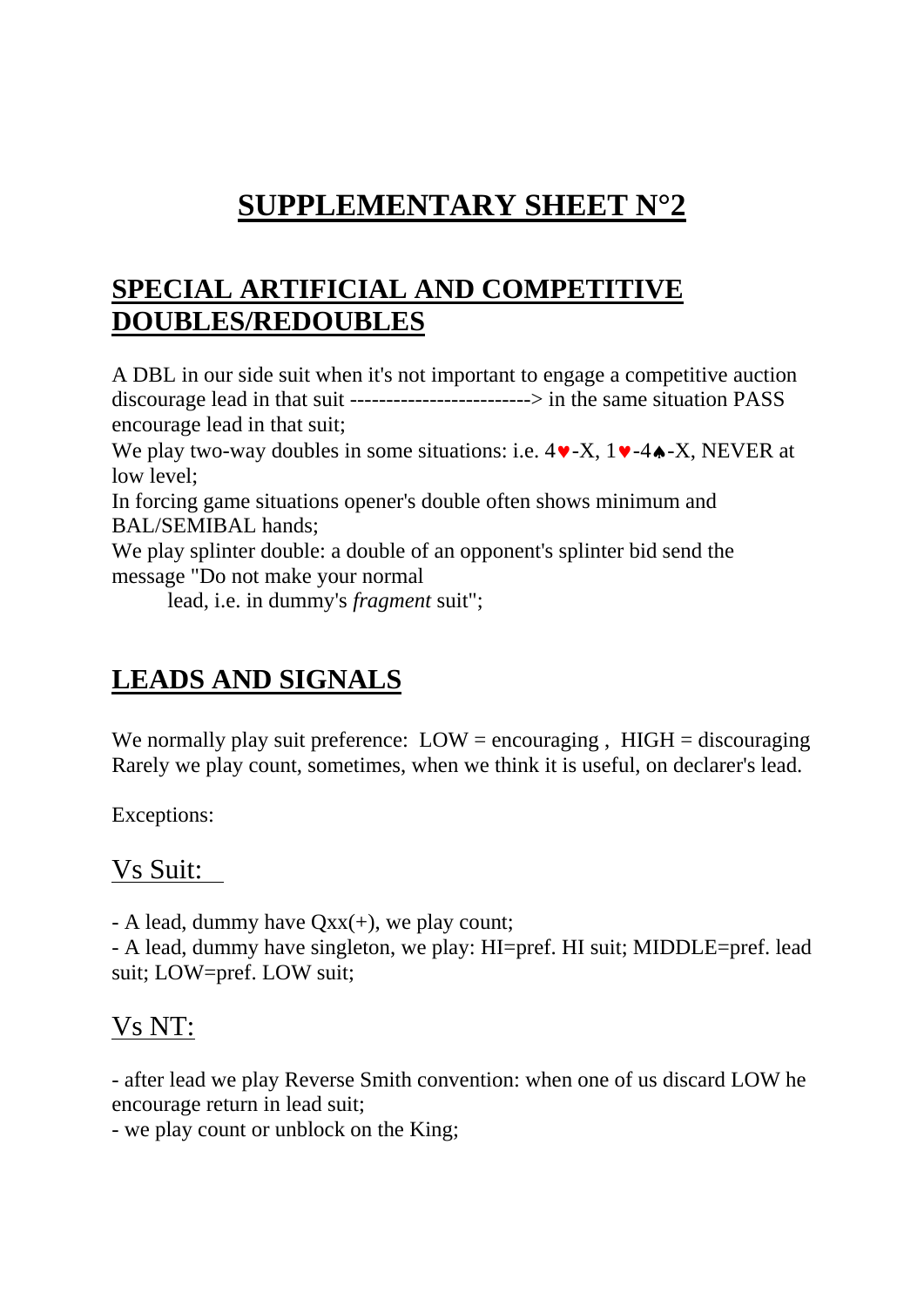# **SLAVINSKY LEADS:**

When we have one or more honours we lead in direct counting: small with an odd number of cards, high with an even number of cards.

When we have no honours we lead in reverse counting: small with an even number of cards, high with an odd number of cards.

i.e.: K6532 = 2; K653 = 6;  $9832 = 2$ ;  $983 = 9$ ;  $92 = 2$ ; 10 is not considered an honour but with 10x we lead with 10. Exceptions are logical, i.e 1062=6; 10962=10(vs Suit),=2(vs NT); 10654=4;  $H98x(+)=9;$ 

 $KJ92 = 2$ 

#### COUNT:

On partner's suit, but only if it wasn't supported, we lead signeling count: LOW with ODD, HIGH with EVEN. With 10x, Jx, Qx, Kx, Ax we lead 10, J, Q, K, A.

#### VS NT (strong)

After responder's PASS on overcall:

 $X = (5+m/4M)$ : 2♣: pass or correct; 2♦: ask major; 2♥/2♠: to play; 2♣ = (Majors): 2♦: ask longer suit;  $2\Psi/2\blacktriangle$ : suit preference;  $2\bullet$  = (M 1-suit or STR 5+M/4+m):  $2\bullet$ :I don't want to play  $3\bullet$  (Pass,  $2\bullet$ , 2♦: I may play game in  $\blacktriangledown$  (Pass, 2NT=6♦ STR 2NT=5♦+4/5m,  $2\blacktriangledown/2\blacktriangle = 5+\blacktriangledown/\blacktriangle + 4+\blacktriangle/\blacktriangle$ ; 2NT asks minor; 2NT  $(5+\frac{2}{3}+6)$ :  $3\frac{2}{3}$  : preference;  $3\frac{1}{3}$  : stop or cue, try 3NT;

### Vs weak NT miss X that is same points

VS 2♦ MULTICOLOR and 2♥/2♠ NAT preemptive We assume opener have  $\triangle$  when bid 2 $\triangle$  multi: X: standard take-out  $(4\bullet \text{ with min on } 2\bullet \text{ multi)}$ : 2♥/2♠/3♣/3♦: NAT standard; 2NT: 15-18 BAL;  $4\clubsuit/4\bullet: 6\clubsuit/\bullet + 5$  other major ( $\bullet$  on  $2\bullet$  multi); Cue-bid: 5/5 minor + other major; After  $2 \cdot$ -Pass-2 $\sqrt{2} \cdot$  we assume that  $2 \cdot \sqrt{2} \cdot$  is NAT;